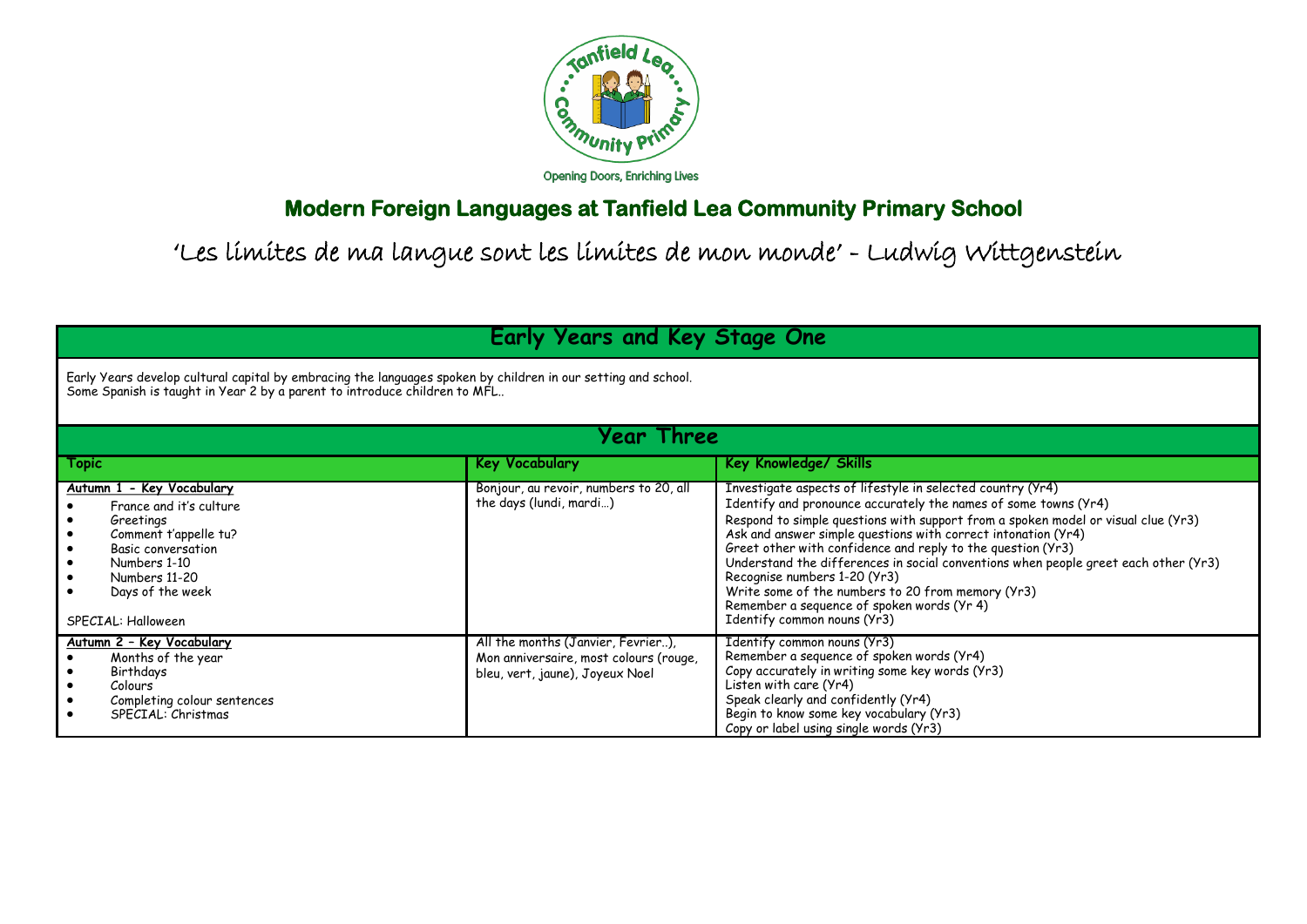| Year Three                                                                                                                                                                                                          |                                                                                               |                                                                                                                                                                                                                                                                                                                                               |  |  |
|---------------------------------------------------------------------------------------------------------------------------------------------------------------------------------------------------------------------|-----------------------------------------------------------------------------------------------|-----------------------------------------------------------------------------------------------------------------------------------------------------------------------------------------------------------------------------------------------------------------------------------------------------------------------------------------------|--|--|
| <b>Topic</b>                                                                                                                                                                                                        | <b>Key Vocabulary</b>                                                                         | Key Knowledge/ Skills                                                                                                                                                                                                                                                                                                                         |  |  |
| Spring 1 - Animals<br>Listen and learn Fermier dans son pre<br>Role play the characters<br>Perform the song in a group<br>Animals vocabulary                                                                        | Song lyrics, character names (fermier,<br>chat, souris), some animals (chien, chat,<br>lapin) | To sing a song from memory with correct pronunciation (Yr3)<br>Know a well-known children's song in language studied (Yr3)<br>Sing a song from memory (Yr4)<br>Begin to know some key vocabulary (Yr3)<br>Identify common nouns (Yr3)<br>Copy or label using single words (Yr3)<br>Write familiar words and simple phrases from a model (Yr4) |  |  |
| Spring 2 - The Body<br>Hair and eyes<br>Facial features<br>Body parts<br>Body song in French (Heads, shoulders, knees and toes)                                                                                     | Cheveux, yeux, nez, bouche, orielle, tete,<br>epaule, genou, pied, Fete de Paques             | Begin to know some key vocabulary (Yr3)<br>Ask and answer simple questions with correct intonation (Yr4)<br>Copy or label using single words (Yr3)<br>Sing a song from memory, with clear pronunciation (Yr3)                                                                                                                                 |  |  |
| Summer 1 - French Story<br>Instructions vocabulary<br>Listening game<br>Listening to Bernard et le Monstre<br>$\bullet$<br>Reading a French story<br>Ordering pictures<br>Copying sentences<br>Innovating the story | Assez-vous, levez-vous, ecouter, regarder,<br>key words from the story                        | Respond to spoken instructions (Yr3)<br>Listen with care (Yr4)<br>Listen to a story and select keywords and phrases from it (Yr4)<br>Read familiar words and join in with a story (Yr4)                                                                                                                                                       |  |  |
| Summer 2 - Family and Home<br>Family members vocabulary<br>Labelling of family<br>$\bullet$<br>Rooms in the home<br>Family and room guiz                                                                            | Pere, mere, frere, soeur, le salon, salle de<br>bains, la jardin, le cuisine, le chamber      | Begin to know some key vocabulary (Yr3)<br>Label using single words (Yr3)<br>Recognise some familiar words in written form (Yr3)                                                                                                                                                                                                              |  |  |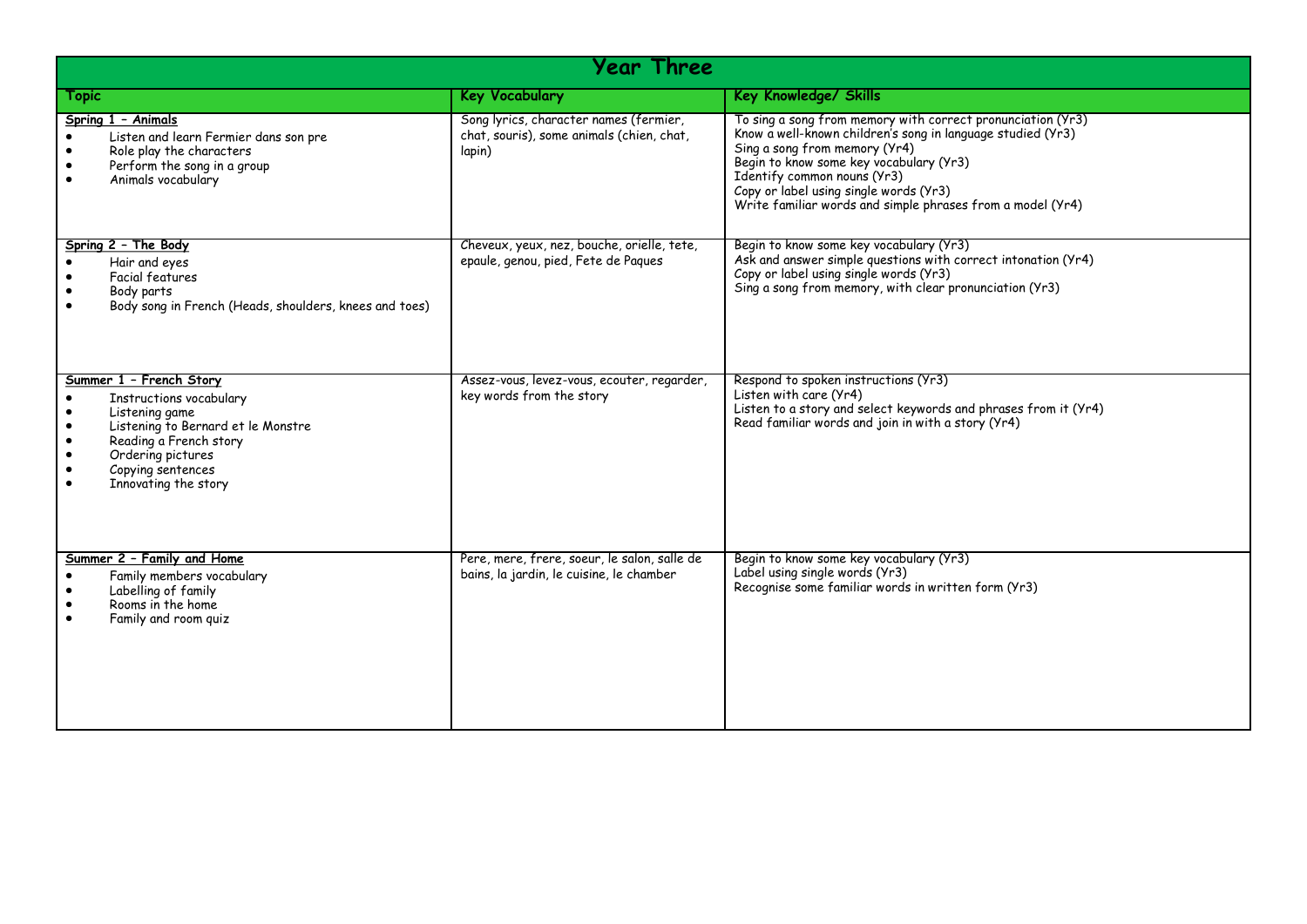| <b>Year Four</b>                                                                                                                                                                                                                           |                                                                                                                                                                       |                                                                                                                                                                                                                                                                                                                                                                                                                                                                                                                                                                                                                                                                                                      |  |  |
|--------------------------------------------------------------------------------------------------------------------------------------------------------------------------------------------------------------------------------------------|-----------------------------------------------------------------------------------------------------------------------------------------------------------------------|------------------------------------------------------------------------------------------------------------------------------------------------------------------------------------------------------------------------------------------------------------------------------------------------------------------------------------------------------------------------------------------------------------------------------------------------------------------------------------------------------------------------------------------------------------------------------------------------------------------------------------------------------------------------------------------------------|--|--|
| <b>Topic</b>                                                                                                                                                                                                                               | <b>Key Vocabulary</b>                                                                                                                                                 | Key Knowledge/ Skills                                                                                                                                                                                                                                                                                                                                                                                                                                                                                                                                                                                                                                                                                |  |  |
| <u>Autumn 1 - Revision</u><br>France and it's culture<br>$\bullet$<br>Greetings<br>Numbers 1-20<br>$\bullet$<br>Days of the week<br>$\bullet$<br>Months of the year<br>$\bullet$<br>Colours<br>Body parts<br>SPECIAL: Halloween            | Bonjour, au revoir, numbers to 20, all the<br>days (lundi, mardi), All the months<br>(Janvier, Fevrier), Mon anniversaire, most<br>colours (rouge, bleu, vert, jaune) | Knowledge about the culture of the country<br>Respond to simple questions with support from a spoken model or visual clue (Yr3)<br>Ask and answer simple questions with correct intonation (Yr4)<br>Greet other with confidence and reply to the question (Yr3)<br>Recognise numbers 1-20 (Yr3)<br>Remember a sequence of spoken words (Yr4)<br>Write some of the numbers to 20 from memory (Yr3)<br>Identify common nouns (Yr3)<br>Speak clearly and confidently (Yr4)<br>Begin to know some key vocabulary (Yr3)<br>Copy or label using single words (Yr3)<br>Sing a song from memory on a related topic (Yr4)<br>Understand cultural similarities/differences & how festivals are celebrated(Yr3) |  |  |
| Autumn 2 - Towns and Countries<br>Towns in France<br>$\bullet$<br>Research of French towns<br>$\bullet$<br>Different French speaking countries<br>$\bullet$<br>Research of countries<br>$\bullet$<br>Presentation of research<br>$\bullet$ | Nice, Strasbourg, Nantes, Lille, Paris,<br>Joyeux Noel                                                                                                                | Identify and pronounce accurately the names of some countries and towns (Yr4)<br>Identify countries where selected language is spoken (Yr4)<br>Speak clearly and confidently (Yr4)<br>Start to understand cultural similarities and differences and how festivals are<br>celebrated (Yr3)                                                                                                                                                                                                                                                                                                                                                                                                            |  |  |
| Spring 1 - French Story (Chasse a l'Ours)<br>Read a French story<br>$\bullet$<br>Order pictures<br>$\bullet$<br>Copy sentences<br>$\bullet$<br>Comprehension questions<br>$\bullet$<br>Innovation and creation of the story<br>$\bullet$   | Key words from the story (l'ours, une<br>prairie, une riviere, la boue, une foret, la<br>neige, une grotte)                                                           | Listen with care (Yr4)<br>Listen to a story and select keywords and phrases from it (Yr4)<br>Read familiar words and join in with a story (Yr4)<br>Copy short phrases (Yr3)<br>Retrieve information for a text (Yr5)<br>Write familiar words and phrases from a model (Yr4)<br>Research additional vocabulary using a dictionary (Yr4)                                                                                                                                                                                                                                                                                                                                                               |  |  |
| Spring 2 - School Life<br>Schools in France<br>$\bullet$<br>Comprehension questions<br>$\bullet$<br>School subjects<br>$\bullet$<br>Extended sentences<br>$\bullet$<br>Stationary<br>SPECIAL: Easter                                       | L'ecole, some subjects (les maths, le<br>anglaise, les sciences, l'art), some station-<br>ary (un stylo, un crayon, une gomme), Fete<br>de Pagues                     | Investigating aspects of lifestyle in selected country (Yr4)<br>Retrieve information from a text (Yr5)<br>Begin to know some key vocabulary (Yr3)<br>Read some key vocabulary (Yr3)<br>Express opinions (Yr4)<br>Write a simple phrase from a model (Yr4)<br>Speak clearly and confidently (Yr4)<br>Listen with care (Yr4)<br>Label using single words (Yr3)<br>Understand cultural similarities and differences and how festivals are celebrated (Yr3)                                                                                                                                                                                                                                              |  |  |
| Summer 1 - Weather Patterns<br>Weather vocabulary<br>Extended sentences<br>$\bullet$<br>Listening activity,<br>$\bullet$<br>Town's weather patterns<br>Weather Report<br>ONE OFF: Use of dictionaries                                      | Some weather (la neige, il fait beau, le<br>pleut)                                                                                                                    | Investigate weather patterns in a select country (Yr4)<br>Begin to know some key vocabulary (Yr3)<br>Read some key vocabulary (Yr3)<br>Copy or label using single words (Yr3)<br>Express opinions (Yr4)<br>Write familiar words and simple phrases from a model (Yr4)<br>Listen with care (Yr4)<br>Developing wider vocabulary (Yr4)<br>Research additional vocabulary using a dictionary (Yr4)                                                                                                                                                                                                                                                                                                      |  |  |
| Summer 2 - Healthy Lifestyle<br>Food vocabulary<br>Restaurants and menus<br>$\bullet$<br>Addition of money<br>$\bullet$<br>Listening activity<br>$\bullet$<br>Sports vocabulary<br>$\bullet$<br>Sports extended sentences<br>$\bullet$     | Some food items (le pain, le pomme, le<br>jambon), euros, some sports (le foot, le<br>basket, le golf)                                                                | Begin to know some key vocabulary (Yr3)<br>Copy single words (Yr3)<br>Recognise and read some known sounds within words (Yr3)<br>Read some key vocabulary (Yr3)<br>Investigate aspects of lifestyle (Yr4)<br>Listen with care (Yr4)<br>Express opinions (Yr4)<br>Write simple phrases from a model (Yr4)<br>Speak clearly and confidently (Yr4)                                                                                                                                                                                                                                                                                                                                                      |  |  |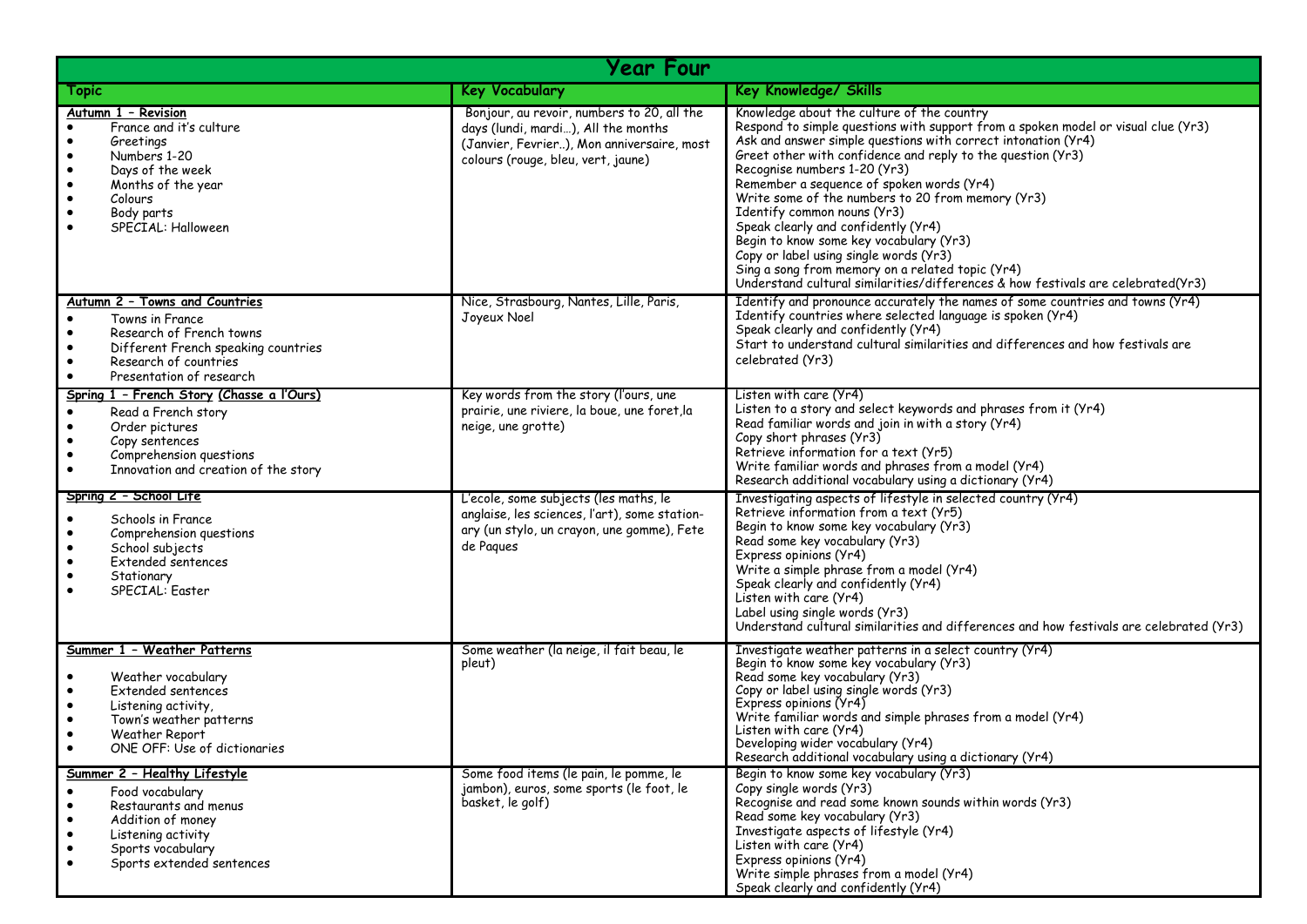| Years 5 and 6 Cycle A: Years 2019-2020 & 2021-2022                                                                                                                                                                                                                                                                             |                                                                                                                                |                                                                                                                                                                                                                                                                                                                                                                                                                                                                                                                                                                                                                                             |  |  |
|--------------------------------------------------------------------------------------------------------------------------------------------------------------------------------------------------------------------------------------------------------------------------------------------------------------------------------|--------------------------------------------------------------------------------------------------------------------------------|---------------------------------------------------------------------------------------------------------------------------------------------------------------------------------------------------------------------------------------------------------------------------------------------------------------------------------------------------------------------------------------------------------------------------------------------------------------------------------------------------------------------------------------------------------------------------------------------------------------------------------------------|--|--|
| <b>Topic</b>                                                                                                                                                                                                                                                                                                                   | <b>Key Vocabulary</b>                                                                                                          | Key Knowledge/ Skills                                                                                                                                                                                                                                                                                                                                                                                                                                                                                                                                                                                                                       |  |  |
| Autumn 1 - Revision and Poem<br>Greetings<br>$\bullet$<br>Days and months<br><b>Numbers</b><br>$\bullet$<br>$\bullet$<br>Listening activity<br>$\bullet$<br>Reading and writing a French poem (ALTERNATED)<br>$\bullet$<br>Poem comprehension<br>$\bullet$<br>Innovation of a poem<br>SPECIAL: Halloween<br>$\bullet$          | Bonjour, au revoir, numbers, all the days<br>and months, colours, some key words in the<br>poem                                | Read aloud to partner or small group (Yr5)<br>Be understood when speaking in a different language (Yr6)<br>Identify common nouns (Yr3)<br>Recognise numbers 1-20 (Yr3)<br>Listen to a poem and identify key words and phrases (Yr5)<br>Use knowledge of word order and sentence construction to support the understanding<br>of written text (Yr6)<br>Retrieve information from a text (Yr5)<br>Write a simple poem (Yr5)                                                                                                                                                                                                                   |  |  |
| Autumn 2 - Myself<br>Introducing yourself<br>$\bullet$<br>Presentation<br>$\bullet$<br>Writing character introductions (ALTERNATED)<br>$\bullet$<br>Listening activity<br>$\bullet$<br>Body parts<br>$\bullet$<br>J'ai mal(how to say something hurts/illness)<br>$\bullet$<br>Role play<br>$\bullet$<br>SPECIAL: Christmas    | J'ai les yeux, j'ai les cheveux, Je habite,<br>je m'appelle, body parts, j'ai mal, Joyeux<br>Noel                              | Prepare a short talking task alone and present this with reasonable pronunciation (Yr5)<br>Read aloud with confidence (Yr6)<br>Understand longer and more complex phrases or sentences (Yr6)<br>Write short sentences in a presentation (Yr5)<br>Write sentences using some description (Yr6)<br>To make predictions based on existing knowledge (Yr5)<br>Listen attentively and understand more complex phrases or sentences (Yr6)<br>To know some key vocabulary (Yr3)<br>Understand longer and more complex phrases or sentences (Yr6)<br>Devise and perform a short sketch in role play (Yr6)<br>Retrieve information from a text (Yr5) |  |  |
| Spring 1 - Places of Interest<br>Look through different places of interest across France<br>$\bullet$<br>(ALTERNATED)<br>In-depth research into one of the places<br>$\bullet$<br>Presentation of research<br>$\bullet$<br>Landmarks (ALTERNATED)                                                                              | Eiffel Tower, Palace of Versailles, Notre-<br>Dame, Louvre, Mont St. Michel, Las-<br>caux, Etretat Beach, Chateau of Villandry | Learn about places of interest/ importance within the country studied (Yr5)<br>Prepare a short presentation on a familiar topic (Yr6)<br>Present information about an aspect of culture (Yr6)<br>Give information (Yr5)                                                                                                                                                                                                                                                                                                                                                                                                                     |  |  |
| Spring 2 - Directions and Time<br>Directions: left and right<br>$\bullet$<br>$\bullet$<br>Directions: compass<br>$\bullet$<br>Telling the time (hour, half, quarter)<br>$\bullet$<br>Telling the time (5-minute intervals)<br>$\bullet$<br>Comparing time<br>SPECIAL: Easter<br>$\bullet$                                      | Droite, gauche, l'ouste, le nord, l'est, le sud,<br>numbers, heures, et demie, et quart, Fete<br>de Pacques                    | Understand and give simple directions (Yr5)<br>Write simple instructions accurately (Yr5)<br>Give information (Yr5)<br>To understand cultural similarities and differences and how festivals are celebrated<br>(Yr3)                                                                                                                                                                                                                                                                                                                                                                                                                        |  |  |
| Summer 1 - Countries, People and Events<br>Different French speaking countries (ALTERNATED)<br>$\bullet$<br>Countries research<br>$\bullet$<br>$\bullet$<br>Famous people from France (ALTERNATED)<br>$\bullet$<br>People and Events research<br>$\bullet$<br>Famous events in France (ALTERNATED)<br>Presentation of research | Name of countries, people and events                                                                                           | Compare and contrast where language is spoken with the country (Yr6)<br>Give information (Yr5)<br>Investigate famous people and events from the chosen country (Yr6)<br>Present information about an aspect of culture (Yr6)                                                                                                                                                                                                                                                                                                                                                                                                                |  |  |
| Summer 2 - German<br>Germany and it's culture<br>Greetings and basic conversation<br>$\bullet$<br>$\bullet$<br>Numbers 1-12<br>Days of the week<br>$\bullet$<br>Months of the year<br>$\bullet$<br>ONE OFF: French Food tasting<br>$\bullet$                                                                                   | Guten tag, auf weidersehen, numbers, days<br>(Montag, Dienstag etc.) months (Januar,<br>Februar etc.)                          | Investigate aspects of lifestyle in selected country (Yr4)<br>Identify and pronounce accurately the names of some towns (Yr4)<br>Understand the differences in social conventions when people greet each other (Yr3)<br>Greet others with confidence and reply to the questions (Yr3)<br>Speak clearly and confidently (Yr4)<br>Recognise numbers 1-12 (Yr3)<br>Identify common nouns (Yr3)<br>Speak clearly and confidently (Yr4)<br>Read some key vocabulary (Yr3)<br>Remember a sequence of spoken words (Yr4)                                                                                                                           |  |  |